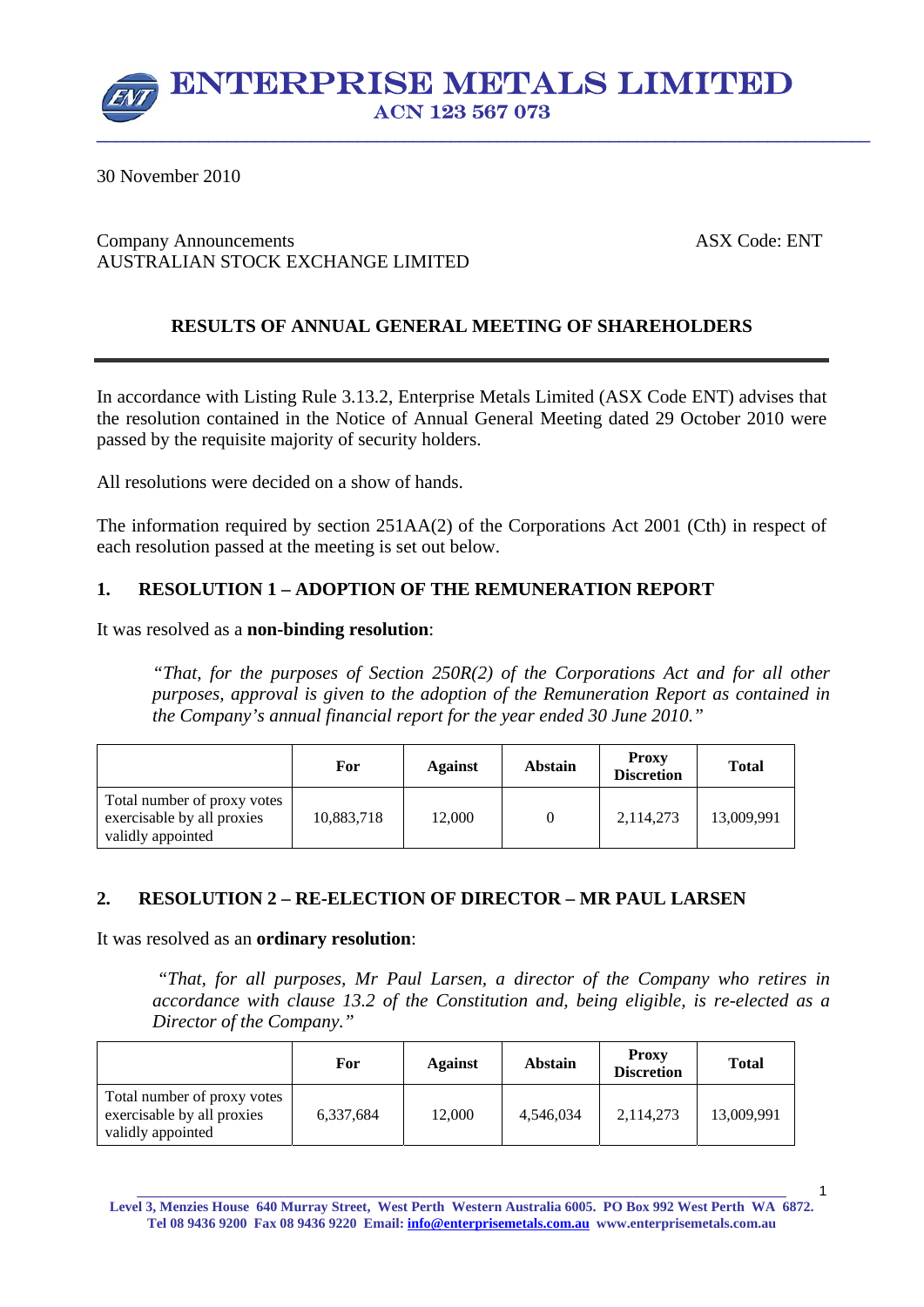# **3. RESOLUTION 3 – RATIFICATION OF PRIOR ISSUE OF SHARES FOR THE PLACEMENT TO SOPHISTICATED INVESTORS**

It was resolved as an **ordinary resolution**:

*"That, for the purpose of ASX Listing Rule 7.4 and for all other purposes, Shareholders ratify the allotment and issue of 6,500,000 Shares on the terms and conditions set out in the Explanatory Statement."* 

|                                                                                | For        | <b>Against</b> | Abstain | <b>Proxy</b><br><b>Discretion</b> | <b>Total</b> |
|--------------------------------------------------------------------------------|------------|----------------|---------|-----------------------------------|--------------|
| Total number of proxy votes<br>exercisable by all proxies<br>validly appointed | 10,895,718 |                |         | 2,114,273                         | 13,009,991   |

## **4. RESOLUTION 4 – RATIFICATION OF PRIOR ISSUE OF SHARES FOR THE ACQUISITION OF THE BYRO URANIUM PROJECT**

It was resolved as an **ordinary resolution**:

*"That, for the purpose of ASX Listing Rule 7.4 and for all other purposes, Shareholders ratify the allotment and issue of 1,500,000 Shares on the terms and conditions set out in the Explanatory Statement."* 

|                                                                                | For        | Against | <b>Abstain</b> | <b>Proxy</b><br><b>Discretion</b> | <b>Total</b> |
|--------------------------------------------------------------------------------|------------|---------|----------------|-----------------------------------|--------------|
| Total number of proxy votes<br>exercisable by all proxies<br>validly appointed | 10,866,551 | 29.167  |                | 2,114,273                         | 13,009,991   |

# **5. RESOLUTION 5 – RATIFICATION OF PRIOR ISSUE OF SHARES FOR THE ACQUISITION OF THE CUNDERDIN IRON PROJECT**

It was resolved as an **ordinary resolution**:

*"That, for the purpose of ASX Listing Rule 7.4 and for all other purposes, Shareholders ratify the allotment and issue of 3,000,000 Shares on the terms and conditions set out in the Explanatory Statement."* 

|                                                                                | For        | Against | <b>Abstain</b> | <b>Proxy</b><br><b>Discretion</b> | <b>Total</b> |
|--------------------------------------------------------------------------------|------------|---------|----------------|-----------------------------------|--------------|
| Total number of proxy votes<br>exercisable by all proxies<br>validly appointed | 10,895,718 |         |                | 2,114,273                         | 13,009,991   |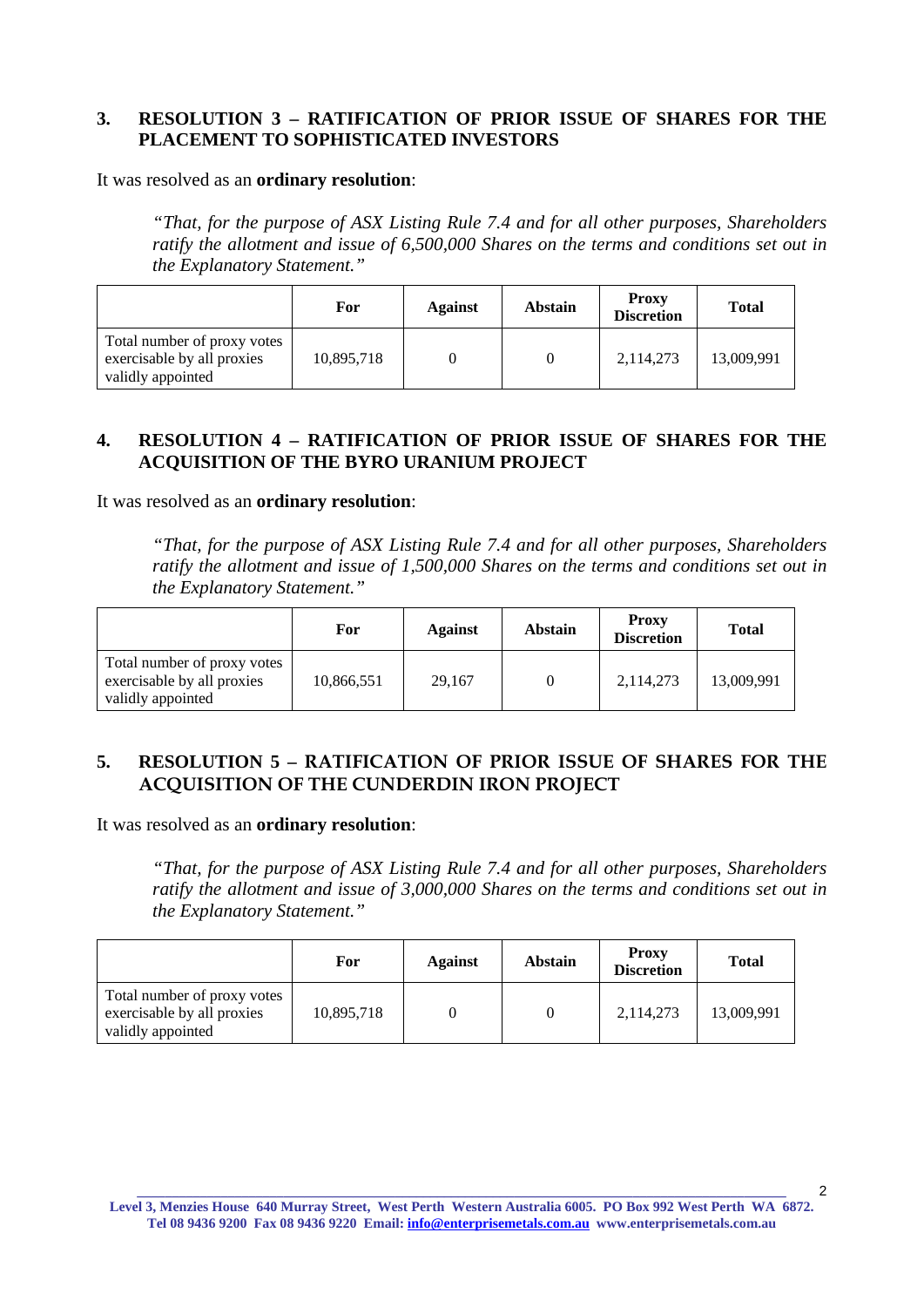# **6. RESOLUTION 6 – RATIFICATION OF PRIOR ISSUE OF SHARES FOR THE ACQUISITION OF THE ACQUISITION OF TENEMENTS AND DATA SETS**

It was resolved as an **ordinary resolution**:

*"That, for the purpose of ASX Listing Rule 7.4 and for all other purposes, Shareholders ratify the allotment and issue of 400,000 Shares on the terms and conditions set out in the Explanatory Statement."* 

|                                                                                | For        | Against | <b>Abstain</b> | <b>Proxy</b><br><b>Discretion</b> | <b>Total</b> |
|--------------------------------------------------------------------------------|------------|---------|----------------|-----------------------------------|--------------|
| Total number of proxy votes<br>exercisable by all proxies<br>validly appointed | 10,866,551 | 29.167  |                | 2,114,273                         | 13,009,991   |

# **7. RESOLUTION 7 – RATIFICATION OF PRIOR ISSUE OF TRANCHE 1 SHARES FOR THE PLACEMENT TO SOPHISTICATED INVESTORS**

It was resolved as an **ordinary resolution**:

*"That, for the purpose of ASX Listing Rule 7.4 and for all other purposes, Shareholders ratify the allotment and issue of 3,685,000 Shares on the terms and conditions set out in the Explanatory Statement."* 

|                                                                                | For        | Against | <b>Abstain</b> | <b>Proxy</b><br><b>Discretion</b> | <b>Total</b> |
|--------------------------------------------------------------------------------|------------|---------|----------------|-----------------------------------|--------------|
| Total number of proxy votes<br>exercisable by all proxies<br>validly appointed | 10,883,718 | 12,000  |                | 2,114,273                         | 13,009,991   |

### **8. RESOLUTION 8 – ALLOTMENT AND ISSUE OF TRANCHE 2 SHARES**

It was resolved as an **ordinary resolution**:

*"That, for the purpose of ASX Listing Rule 7.1 and for all other purposes, approval is given for the Company to allot and issue up to 11,315,000 Shares at an issue price of \$0.20 per Share, on the terms and conditions set out in the Explanatory Statement."* 

|                                                                                | For        | <b>Against</b> | <b>Abstain</b> | <b>Proxy</b><br><b>Discretion</b> | <b>Total</b> |
|--------------------------------------------------------------------------------|------------|----------------|----------------|-----------------------------------|--------------|
| Total number of proxy votes<br>exercisable by all proxies<br>validly appointed | 10,883,718 | 12,000         |                | 2,114,273                         | 13,009,991   |